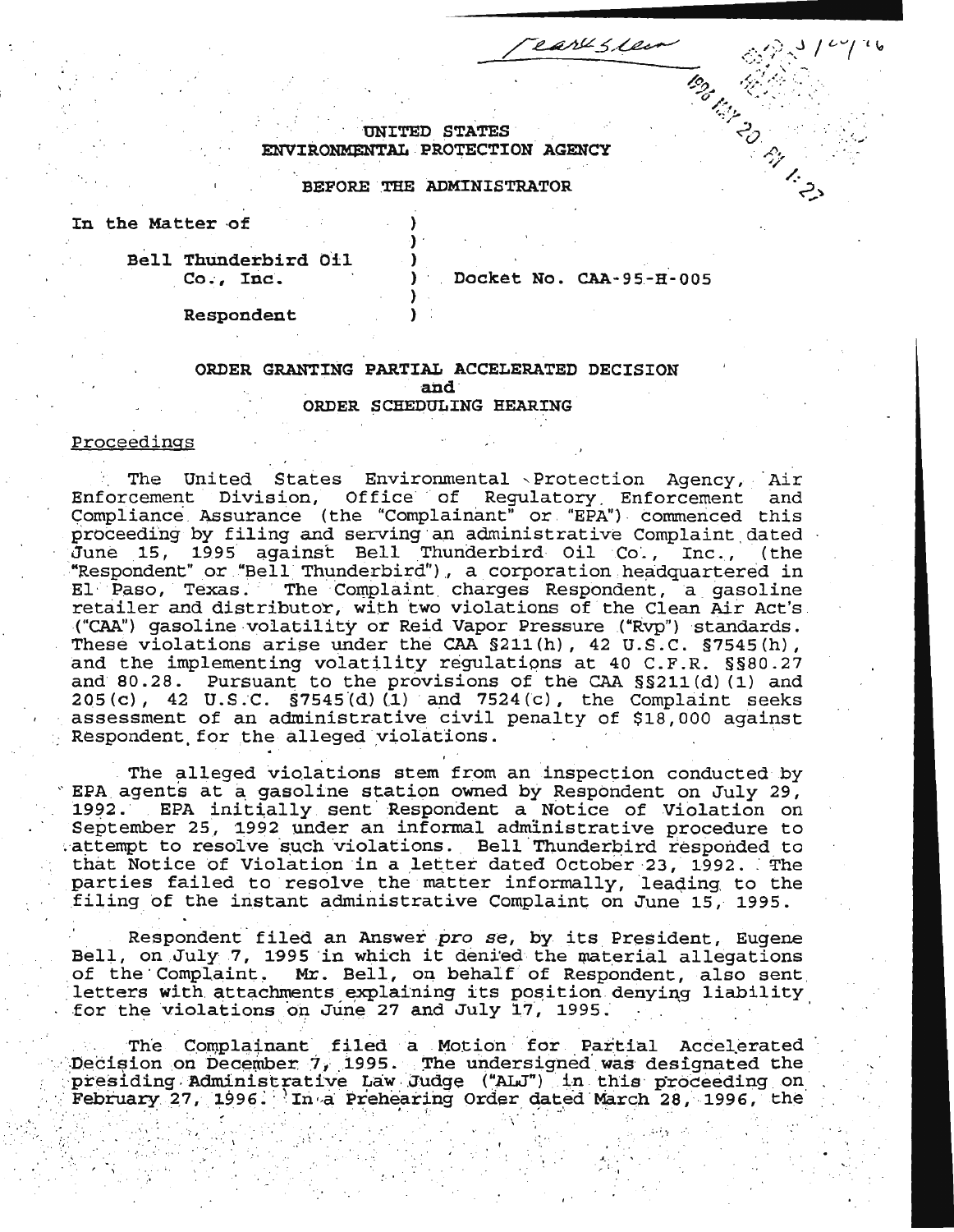ALJ set a schedule for the Respondent to submit a response to Complainant's motion for partial accelerated decision, and for the parties to submit prehearing exchanges pursuant to the EPA Rules of Practice, 40 C.F.R. Part 22. Respondent has not filed a response to Complainant's motion, but both parties have filed initial prehearing exchanges as of the date of this Order.

### Ruling on Complainant's Motion for Partial Accelerated Decision

. . . The EPA Rules of Practice, at 40 C.F.R. §22.20(a), empower the Presiding Officer to render an accelerated decision "without further hearing or upon such limited additional evidence, such as affidavits, as he may require, it no genuine issue of material fact. arricavits, as he may require, if no gendine issue of material ractions. exists and a party is entitied to judgment as a matter of law, as<br>to all or any part of the proceeding." Numerous decisions by the EPA Office of Administrative Law Judges and Environmental Appeals Board have noted that this procedure is analogous to the motion for summary judgment under Section 56 of the Federal Rules of Civil Procedure. See, e.g., In re CWM Chemical Serv., TSCA Appeal 93-1 (EAB, Order on Interlocutory Appeal, May 15, 1995).

The burden of showing there exists no genuine issue of material fact is on the party moving for summary judgment. Adickes  $v.$  Kress, 398 U.S. 144, 157 (1970). In considering such a motion, the tribunal must construe the factual record and reasonable inferences therefrom in the .light most favorable to the non-moving party. Cone v. Longmont United Hospital Assoc., 14 F.3d 526, 528 (10th  $Cir.$ , 1994). The mere allegation of a factual dispute will not defeat a properly supported motion for summary judgment.<br>Anderson v. Liberty Lobby, Inc., 477 U.S. 242, 256 (1986). The Anderson v. Liberty Lobby, Inc., 477 U.S. 242, 256 (1986). decision on a motion for summary judgment or accelerated decision must be based on the pleadings, affidavits, and other evidentiary materials submitted in support or opposition to the motion.<br>Celotex Corp. v. Catrett, 477 U.S. 317, 324 (1986); 40 C.F.R.  $\frac{C ELOE K \cdot CCLD. V. \quad \text{(a)} ECLC}$ ,  $\frac{4}{7}$ ,  $\frac{1}{3}$ ,  $\frac{1}{3}$ ,  $\frac{1}{3}$ ,  $\frac{1}{3}$ ,  $\frac{1}{3}$ ,  $\frac{1}{3}$ ,  $\frac{1}{3}$ ,  $\frac{1}{3}$ ,  $\frac{1}{3}$ ,  $\frac{1}{3}$ ,  $\frac{1}{3}$ ,  $\frac{1}{3}$ ,  $\frac{1}{3}$ ,  $\frac{1}{3}$ ,  $\frac{1}{3}$ ,  $\frac{1}{3}$ ,  $\frac$ accelerated decision is rendered on less than all the issues in a proceeding, the ALJ shall "issue an interlocutory order specifying the facts which appear substantially uncontroverted, and the issues and claims upon which the hearing will proceed." 40 C.F.R.  $$22.20(b)(2).$ 

The Complaint charges Respondent with two volatility violations at a branded retail outlet, a Fina station in El Paso, under 40 C.F.R. 80.27(2)(ii). That section prohibits any person, including any retailer or distributor, from supplying,<br>transporting, selling or offering for sale, from 1992 on, any<br>gasoline whose Rvp exceeds the applicable standard. At the time of from supplying, the alleged violations, July 29, 1992 the Rvp standard for El Paso was 7.8 pounds per square inch ("psi"). The El Paso area is designated a serious nonattainment area for ozone under 40 C.F.R.  $$81.344.$  Under 40 C.F.R.  $$80.27(2)(11)$ , the standard for Texas nonattainment areas is an Rvp of 7.8 psi from June through

'·

 $, \mathbb{R}$ 

*: .* . ..

'· . -'

' . . ' ) : ~·. : ·. ~ : . : ~ . ' .. ' . •' . . \ l .. : . , • .

 $\omega_{\alpha}^{\gamma}$ 

*:·* ' ,'. . · .

r,~ ... . ·'

2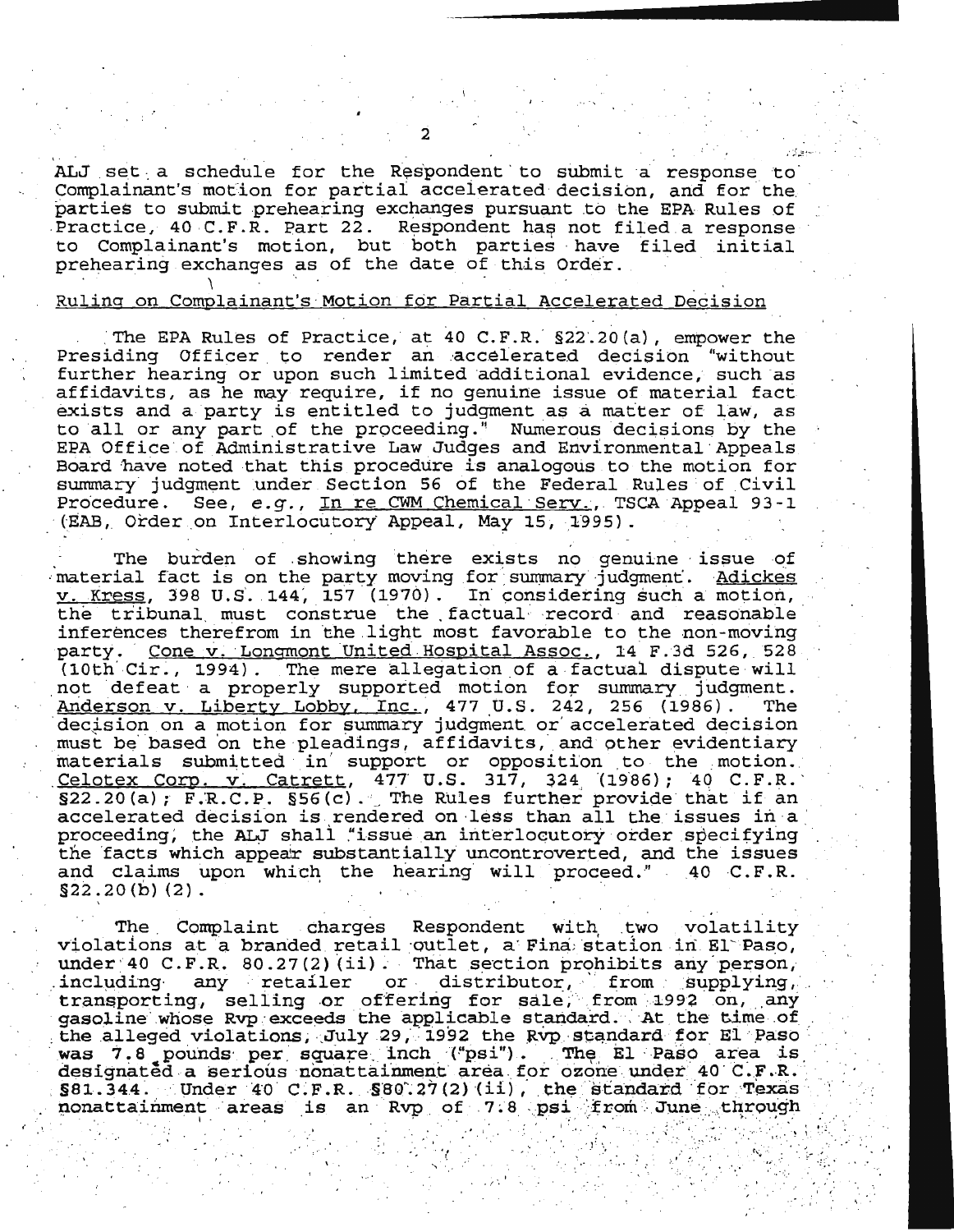### September, and 9.0 in May.

Where, as here, a respondent fails to respond to a motion, the Rules provide that the party "may be deemed to have waived any objection to the granting of the motion." 40 C.F.R. §22.16(b). The ALJ is nevertheless free to rule as he sees fit based on his assessment of the merits of the motion. In the Matter of Asbestos Specialists,  $Inc., 4 EAD 819, 825-826 (EAB, October 6, 1993).$ 

Although Respondent denied many of the allegations of the Complaint in its Answer, its subsequent correspondence and submissions to the EPA contradict several of those denials. In that correspondence, Respondent has not contested the facts indicating the occurrence of the volatility violations, but has consistently maintained that the violations were the fault of the refiner and the dealer to whom Respondent leased the station. Respondent's position can thus be construed as contesting liability under the defenses afforded by the regulations for distributors and retailers who do not cause the violations:  $40$  C.F.R.  $\S 800.28(g)(3)$ and  $80.28(g)(5)$ .<sup>1</sup> In its Answer, Respondent did deny the allegation that the Respondent failed to meet those defenses.<sup>2</sup>

In its Answer, Respondent denied the Complaint's allegations that it was a "retailer" and "distributor" as those terms are defined in the regulations, 40 C.F.R.  $$880.2(k)$  and  $80.2(l)^3$ . However Respondent has submitted bills of lading and delivery receipts that show it transported three gasoline shipments, in its own trucks, from the Chevron refinery in El Paso to a Fina branded retail outlet in May and June of 1992. Complainant has also submitted a copy of Respondent's contract with Fina Oil and Chemical Company, in which Bell Thunderbird is explicitly designated as the "distributor." Respondent therefore transported gasoline between a refiner's facility and a retail outlet, and meets the regulatory definition of "distributor."

<sup>1</sup> 40 C.F.R.  $\S 80.28(g)$  (3) provides that a distributor shall not be deemed in violation of a volatility requirement if he can demonstrate: "(i) That the violation was not caused by him or his employee or agent; and (ii) Evidence of an oversight program conducted by the distributor or reseller, such as periodic sampling and testing of gasoline, for monitoring the volatility of gasoline that the distributor or reseller sells, supplies, offers for sale or supply, or transports."

40 C.F.R.  $$80.28(g)$  (5) provides that a "retailer shall not be deemed in violation if he can demonstrate that the violation was not caused by him or his employee or agent."

**Contractor** 

Complaint, 125, Answer 125.

Complaint,  $\{8\}$  Answer,  $\{8\}$ ,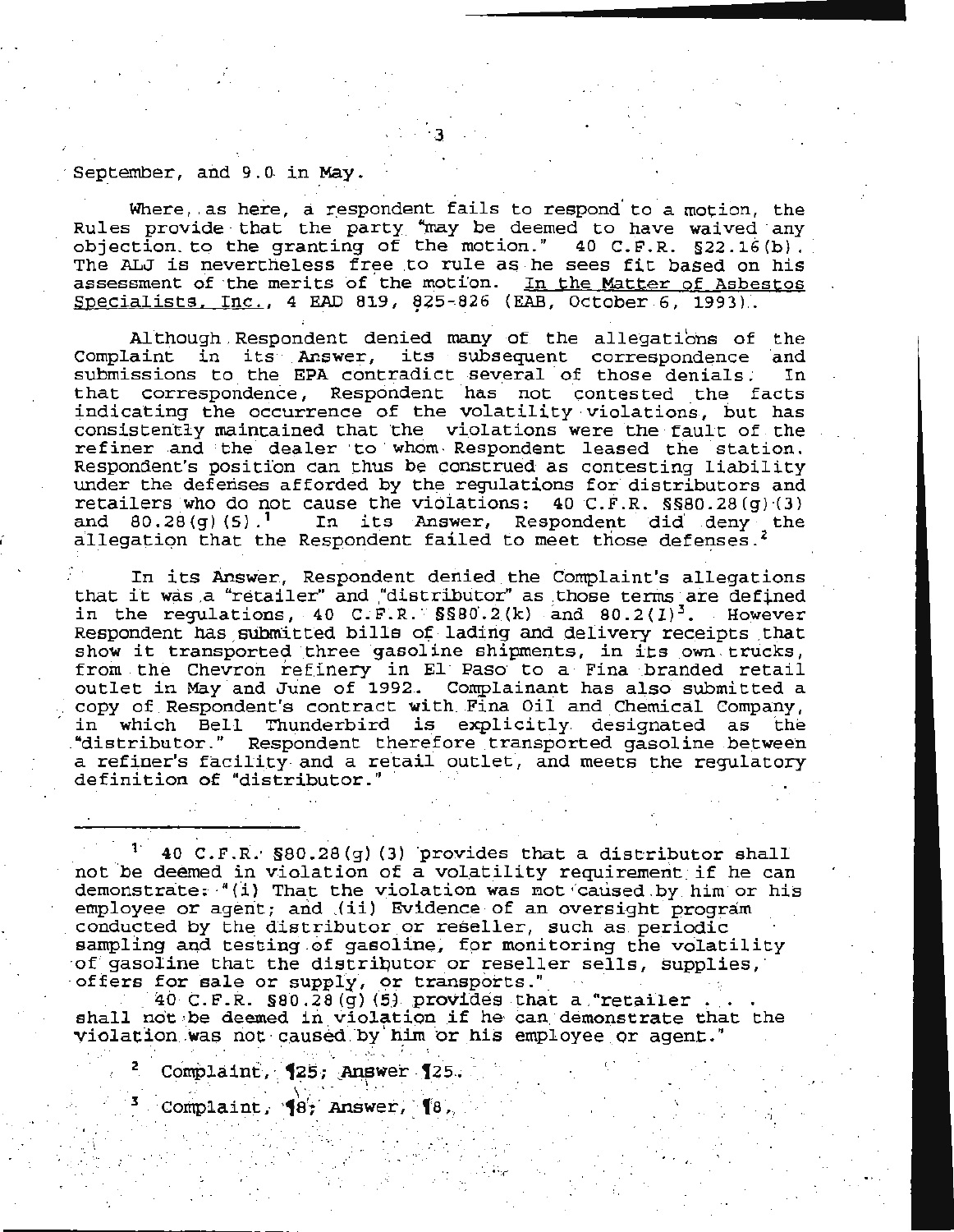In its correspondence Respondent stated it leased the subject gasoline station to E. And M. Enterprises, which operated the'<br>station. In its prehearing exchange, Respondent also submitted an In its prehearing exchange, Respondent also submitted an addendum to its lease contract for the period covered in the Complaint. This proves that Respondent owned a "retail outlet," as that term is defined in the regulations; 40 C.F.R. §80.2(j), and that Respondent is a "retailer" as that term is defined at  $40^\circ$  C.F.R.  $$80.2(k)$ .

Respondent does not challenge the results of EPA's sampling and testing which found that the Rvp exceeded 7.8 psi in the samples<br>taken by the inspector on July 29, 1992. The affidavits of the taken by the inspector on July 29, 1992. inspector, John Mesic, and the chemical engineering technician who performed the Rvp testing, Carl A. Scarbro, establish that proper polisimations he represently, call in Sealing, encant made proper required by the regulations, 40 C.F.R.  $$80.27(b)$ . The results show that the sample taken from the premium pump had a Rvp of 9.23 .psi, and that from the regular pump had an Rvp of 8.11 psi.

All the facts discussed above are deemed established in this proceeding. Thus, a violation of the applicable Rvp standard was detected at a branded retail outlet as alleged in the Complaint. Pursuant to  $40$  C.F.R.  $$80.28(e)$ , the retailer and distributor, along with the refiner and carrier (if any), are deemed in violation, unless they can claim the. defenses in paragraphs (g) (3) and (g) (5) (see footnote 1). Thus, Respondent's liability depends on whether it can claim the benefit of those defenses.

Respondent wears two "hats" for the purposes of this proceeding -- as a distributor and a retailer. In both capacities, the party may escape liability if "the violation was not caused by him or his agent." For a distributor, however, a respondent must also show evidence of conducting a volatility oversight program, to monitor the Rvp of the gasoline it supplies, sells, or transports. Respondent has claimed it did not cause the violations. Respondent blames its supplier, Cheyron, for selling gasoline with an Rvp of biames its supplier, Chevron, for selling gasoline with an kvp of<br>9.0 after the May 1, 1992 date on which it was supposed to switch to supplying 7.8 gasoline. 4 Respondent also blames its lessee for not keeping the station open enough to sell the higher Rvp gasoline before the June 1 start of the ozone volatility season.

On a motion for accelerated decision the record must be read most favorably to the non-moving party, in this case, the Respondent. Nevertheless, Respondent as a distributor cannot be

4 Letter from Leonard Durling to Marilyn Bennett, U.S.EPA, dated October 23, 1992; Letter from Eugene Bell to Hearing Clerk, U.S. EPA dated June 27, 1995; and Letter with prehearing exchange from Eugene Bell to the undersigned, dated April 15, 1996,

 $.5\%$ 

 $\frac{1}{\sqrt{2}}$ 

 $\frac{1}{\sqrt{2}}\left(\frac{1}{\sqrt{2}}\right)^{2}=\frac{1}{\sqrt{2}}\left(\frac{1}{\sqrt{2}}\right)^{2}$ 

FY 2010 AFRANCH THAT IN 1752 102 See the latter two letters cited in note 3 above.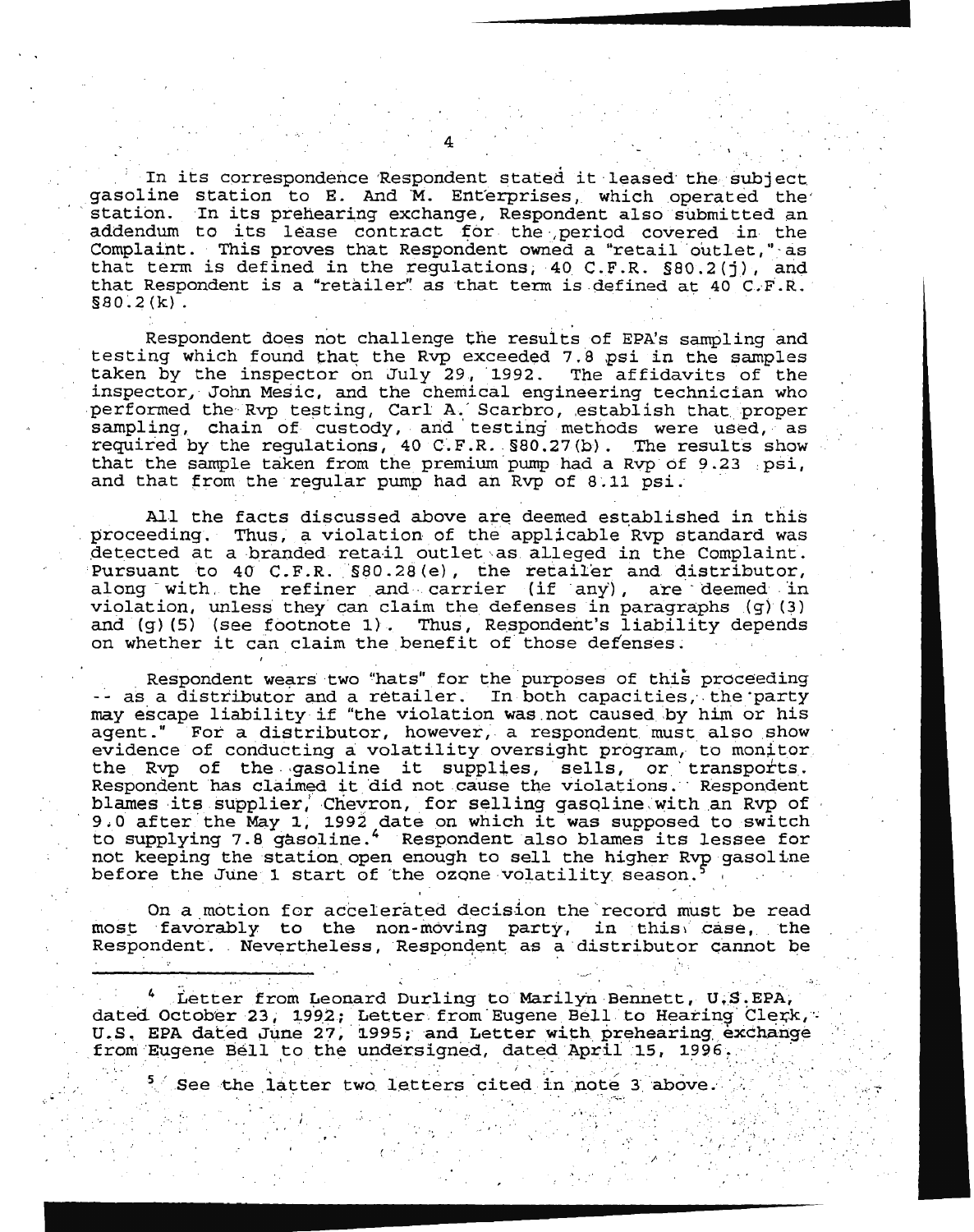said to have not contributed to causing this violation. Moreover, Respondent has not offered any evidence whatever to show it has a volatility monitoring program in place that would satisfy the second element of the defense for a distributor in 40  $C.F.R.$ <br>§80.28(q)(3). Therefore, an accelerated decision can be granted Therefore, an accelerated decision can be granted finding Respondent liable for the two violations. Respondent's contentions that it was not at fault will, however, be considered as potentially mitigating factors that could reduce the amount of the penalty sought by Complainant. A hearing on the amount of the penalty will be necessary to determine that issue.

The October 23, 1992 letter by Leonard Durling indicates that he was informed by Chevron that after May 1, 1992, the El, Paso refinery would only supply gasoline with an Rvp no higher than 7.8<br>psi. Mr. Durling and Mr. Bell repeatedly assert that Chevron Mr. Durling and Mr. Bell repeatedly assert that Chevron "should have" supplied 7. 8 gasoline in the two May 1992 shipments. However, both the May 1 and May 6, 1992 bills of lading clearly state on their faces that the deliveries consisted of gasoline with a maximum Rvp of 9.0 psi. Regardless of what Chevron should have done, Respondent was fully aware that the gasoline it actually received from Chevron, and then transported and supplied to its Fina station in El Paso, had an Rvp -of 9 .0. ·Respondent also admits in the Durling letter that its tanks were low in May before those deliveries. Thus, Respondent must have known that its tanks Thus, Respondent must have known that its tanks contained entirely high Rvp gasoline throughout May 1992. The test results show that the June 8, 1992 delivery of 7.8 gasoline was not enough to blend the fuel down to the 7.8 standard by the time of the EPA's inspection on July 29, 1992.

Although the refiner and Respondent's lessee, who is also a<br>iler" may have contributed to the violations, so did "retailer" may have contributed to the violations, so Respondent. Respondent as both a distributor and owner/retailer had considerable, if not total, control over the contents of the deliveries and gasoline tanks at the Fina station. Thunderbird was required by law to ensure that after June 1, 1992 only gasoline with a maximum Rvp of 7.8 psi was offered for sale at<br>its retail outlet. Respondent failed to comply with this Respondent failed to comply with this requirement. Moreover, even if it· could be said Respondent did not primarily cause the violation, Respondent did not have a volatility monitoring program in place to fully meet the requirements for a moniteding program in prace to ruir, meet the requirements for a detense as a distinution under to C.F.R. Sov.2019/13/.<br>Complainant's motion for accelerated decision on liability is therefore granted. · .. ·

The precise extent of Respondent's control, or the practicality of taking some action with respect to Chevron or the dealer to of taking some action with respect to Chevron or the dealer to<br>prevent the violations, is not clear in the current record. prevent the violations, is not clear in the current record.<br>Respondent claims it was forbidden to exercise control over the dealer under the Petroleum Marketing Act.<sup>6</sup> The facts concerning.

·' .·· *.·:* . . • .·

(.

., ,,· .... . . *. 1 ·* 

 $\mathcal{L}^{\text{L}}_{\text{L}}$ 

-·-..

··:

 $^6$  Bell letter of June 27, 1995.

 $\cdot$  ,  $\cdot$  ,  $\cdot$  ,  $\cdot$  ,  $\cdot$  ,  $\cdot$  ,  $\cdot$  ,  $\cdot$  ,  $\cdot$  ,  $\cdot$  ,  $\cdot$  ,  $\cdot$  ,  $\cdot$  ,  $\cdot$  ,  $\cdot$  ,  $\cdot$  ,  $\cdot$  ,  $\cdot$  ,  $\cdot$  ,  $\cdot$  ,  $\cdot$  ,  $\cdot$  ,  $\cdot$  ,  $\cdot$  ,  $\cdot$  ,  $\cdot$  ,  $\cdot$  ,  $\cdot$  ,  $\cdot$  ,  $\cdot$  ,  $\cdot$  ,  $\cdot$ . In the second  $\mathbb{N}$  is the second  $\mathbb{N}$ 

; .. ... . *··r.'* 

5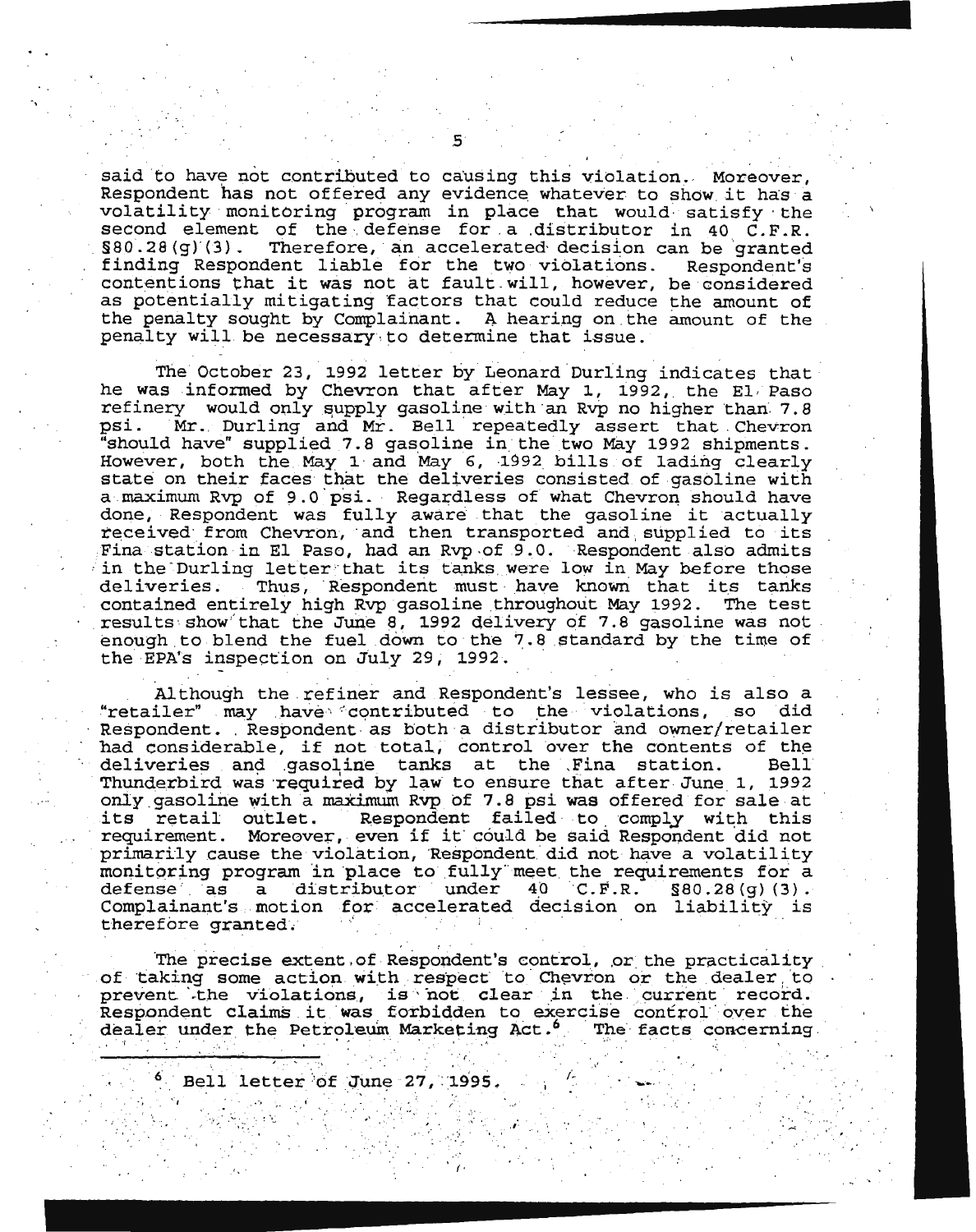the options Respondent had in these circumstances remain to be elaborated at hearing, as relevant to determining the degree of Respondent's culpability and the appropriate amount of the civil penalty to be assessed.

The CAA §205(c), 42 U.S.C. §7524(c) authorizes the assessment of administrative civil penalties of up to \$25,000 per day for<br>violations of the volatility regulations. Paragraph (c)(2) of that section lists the factors to be considered by the Administrator in determining the amount of any such civil penalty assessed:

"... . the gravity of the violation, the economic benefit or savings (if any) resulting from the violation, the<br>size of the violator's business, the violator's history of compliance with this subchapter, action taken to remedy the violation, the effect of the penalty on the violator's ability to continue in business, and such other matters as justice may require."

These factors remain as potential issues for hearing.

Although this decision finds that Respondent did "cause" the violations within the meaning of the requlations, its claim that it was not at fault gives rise to a factual issue in terms of the degree to which Respondent caused the violation compared to the refiner and dealer. Those facts could affect the penalty factors concerning the gravity of the violation, action taken to remedy the violation, and such other factors as justice may require. In past correspondence, (but not in the prehearing exchange) Respondent has also attempted to raise the issue of the size of its business and perhaps ability to continue in business.' The hearing will proceed on some or all of these issues as further directed in the Order below.

#### Order

1. Complainant's motion for partial accelerated decision on Respondent's liability for the violations alleged is granted. The facts alleged in the Complaint, addressed above in this ruling, are deemed established for the purposes of this proceeding.

2. A hearing will be held, as scheduled below, on the amount. of the civil penalty to be assessed for the violations.

3. Pursuant to the ALJ's Order of March 28, 1996 the parties have until June 13, 1996 to file supplements to their prehearing exchanges. In light of this decision limiting the hearing to the penalty factors, the parties should modify and direct their

 $^7$  Bell letter of June 27, 1995, with attached Texas Corporation Franchise Tax Report for 1995.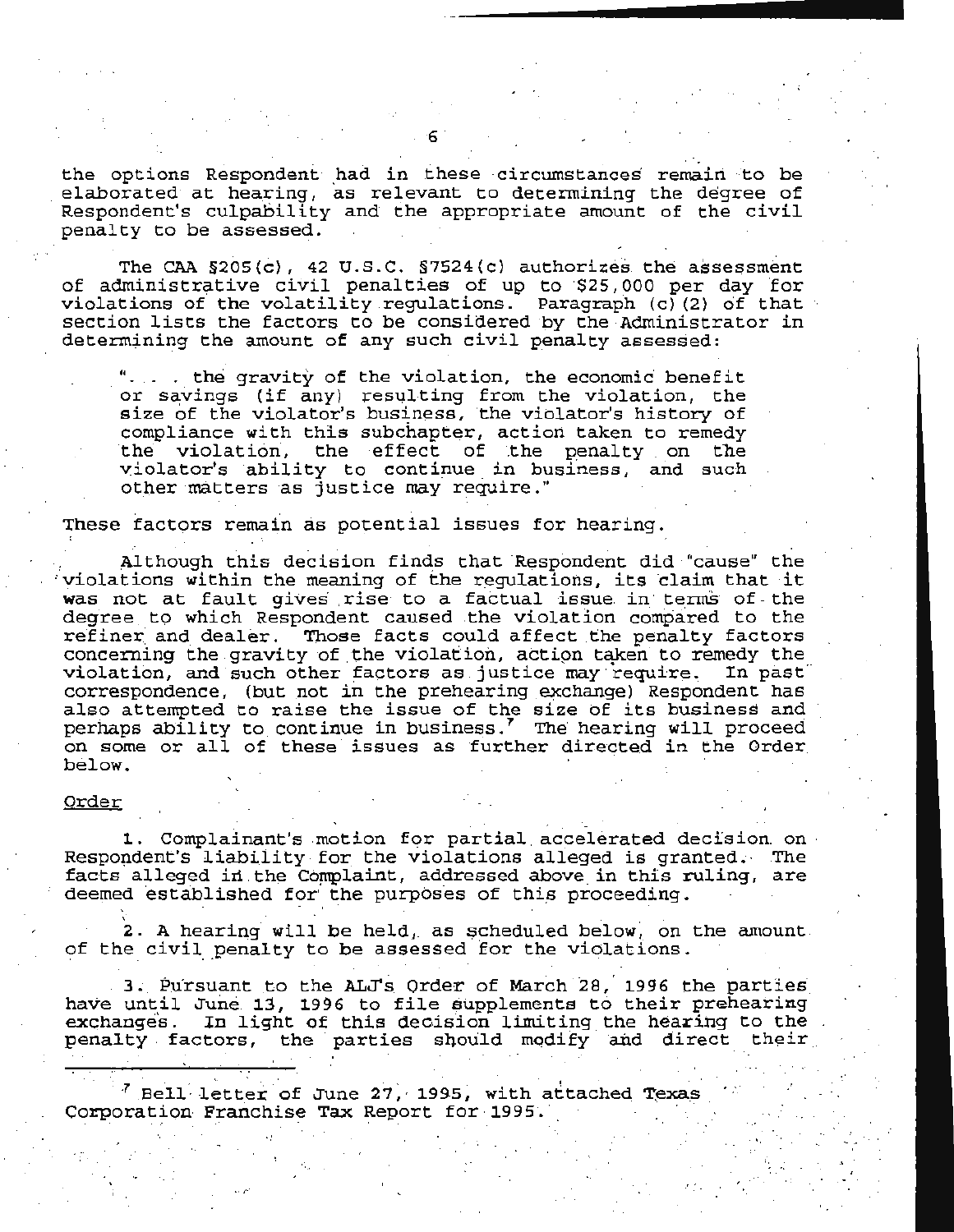supplemental exchanges to address those issues.

# Order Scheduling Hearing

 $\ddot{\phantom{1}}$ 

The hearing in this matter will be held beginning at 9:30 A.M. on August 13, 1996 in El Paso, Texas, continuing if necessary on August 14, 1996.

 $\dot{7}$  .

The EPA Hearing Clerk will make arrangements to secure a hearing room and the services of a stenographic reporter. When those arrangements are made, the parties will be advised of the exact location and other procedures pertinent to the hearing.

Andrew S. Pearlstein Administrative Law Judge

Dated: May 20, 1996 Washington, D.C.

;,

• l,

 $\sqrt{2\pi}$